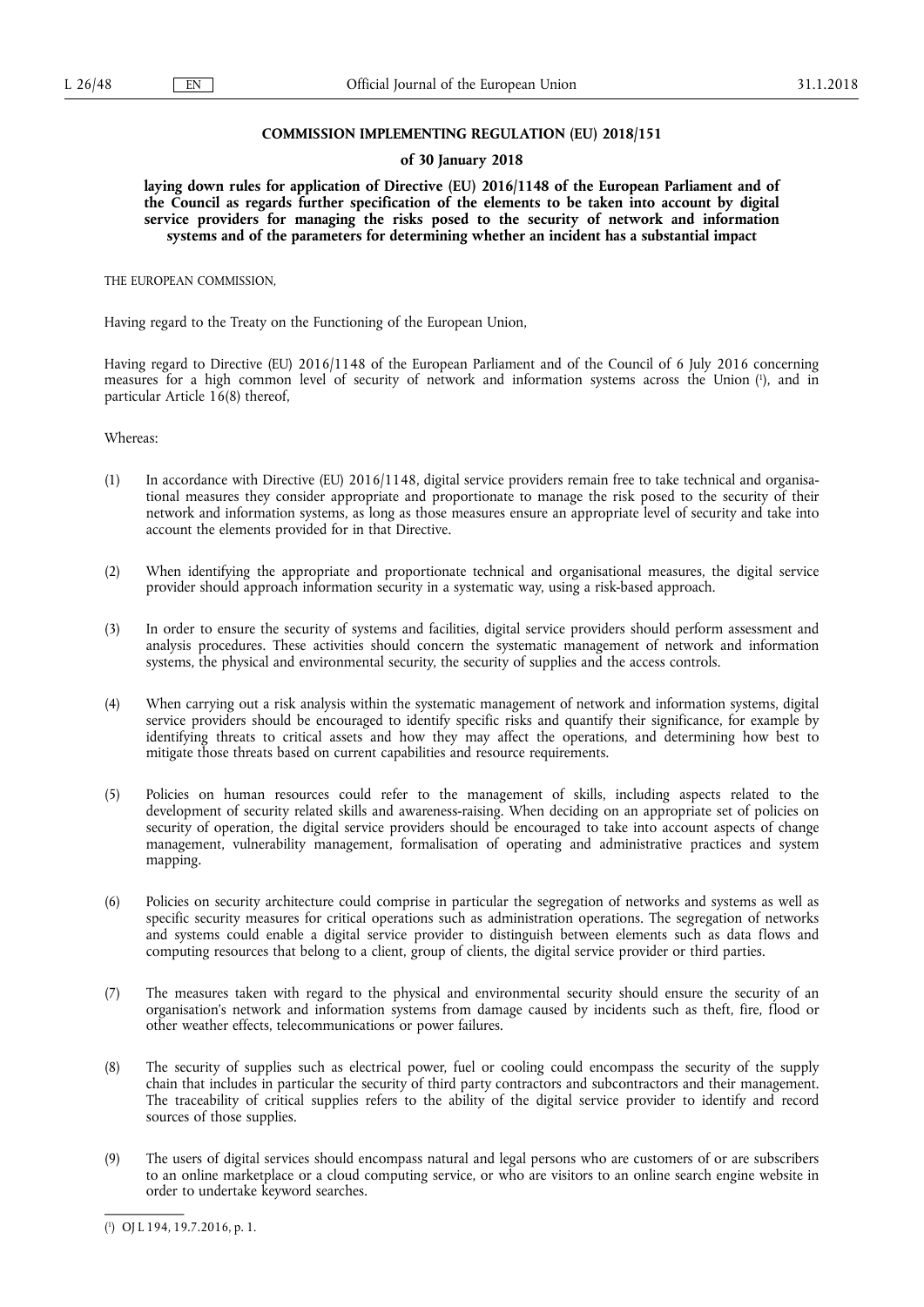- (10) When defining the substantiality of the impact of an incident, the cases laid down in this regulation should be considered as a non-exhaustive list of substantial incidents. Lessons should be drawn from the implementation of this Regulation and from the work of the Cooperation Group as regards the collection of best practice information on risks and incidents and the discussions on modalities for reporting notifications of incidents as referred to in points (i) and (m) of Article 11(3) of Directive (EU) 2016/1148. The result could be comprehensive guidelines on quantitative thresholds of notification parameters that may trigger the notification obligation for digital service providers under Article 16(3) of Directive (EU) 2016/1148. Where appropriate, the Commission could also consider reviewing the thresholds currently laid down in this Regulation.
- (11) In order to enable competent authorities to be informed about potential new risks, the digital service providers should be encouraged to voluntarily report any incident whose characteristics have been previously unknown to them such as new exploits, attack-vectors or threat actor, vulnerabilities and hazards.
- (12) This Regulation should apply on the day following the expiry of the deadline for transposition of Directive (EU) 2016/1148.
- (13) The measures provided for in this Regulation are in accordance with the opinion of the Network and Information Systems Security Committee referred to Article 22 of Directive (EU) 2016/1148,

HAS ADOPTED THIS REGULATION:

# *Article 1*

### **Subject matter**

This Regulation specifies further the elements to be taken into account by digital service providers when identifying and taking measures to ensure a level of security of network and information systems which they use in the context of offering services referred to in Annex III to Directive (EU) 2016/1148 and specifies further the parameters to be taken into account to determine whether an incident has a substantial impact on the provision of those services.

## *Article 2*

## **Security elements**

1. Security of systems and facilities referred to in point (a) of Article 16(1) of Directive (EU) 2016/1148 means the security of network and information systems and of their physical environment and shall include the following elements:

- (a) the systematic management of network and information systems, which means a mapping of information systems and the establishment of a set of appropriate policies on managing information security, including risk analysis, human resources, security of operations, security architecture, secure data and system life cycle management and where applicable, encryption and its management;
- (b) physical and environmental security, which means the availability of a set of measures to protect the security of digital service providers' network and information systems from damage using an all-hazards risk-based approach, addressing for instance system failure, human error, malicious action or natural phenomena;
- (c) the security of supplies, which means the establishment and maintenance of appropriate policies in order to ensure the accessibility and where applicable the traceability of critical supplies used in the provision of the services;
- (d) the access controls to network and information systems, which means the availability of a set of measures to ensure that the physical and logical access to network and information systems, including administrative security of network and information systems, is authorised and restricted based on business and security requirements.

2. With regard to incident handling referred to in point (b) of Article 16(1) of Directive (EU) 2016/1148, the measures taken by the digital service provider shall include:

- (a) detection processes and procedures maintained and tested to ensure timely and adequate awareness of anomalous events;
- (b) processes and policies on reporting incidents and identifying weaknesses and vulnerabilities in their information systems;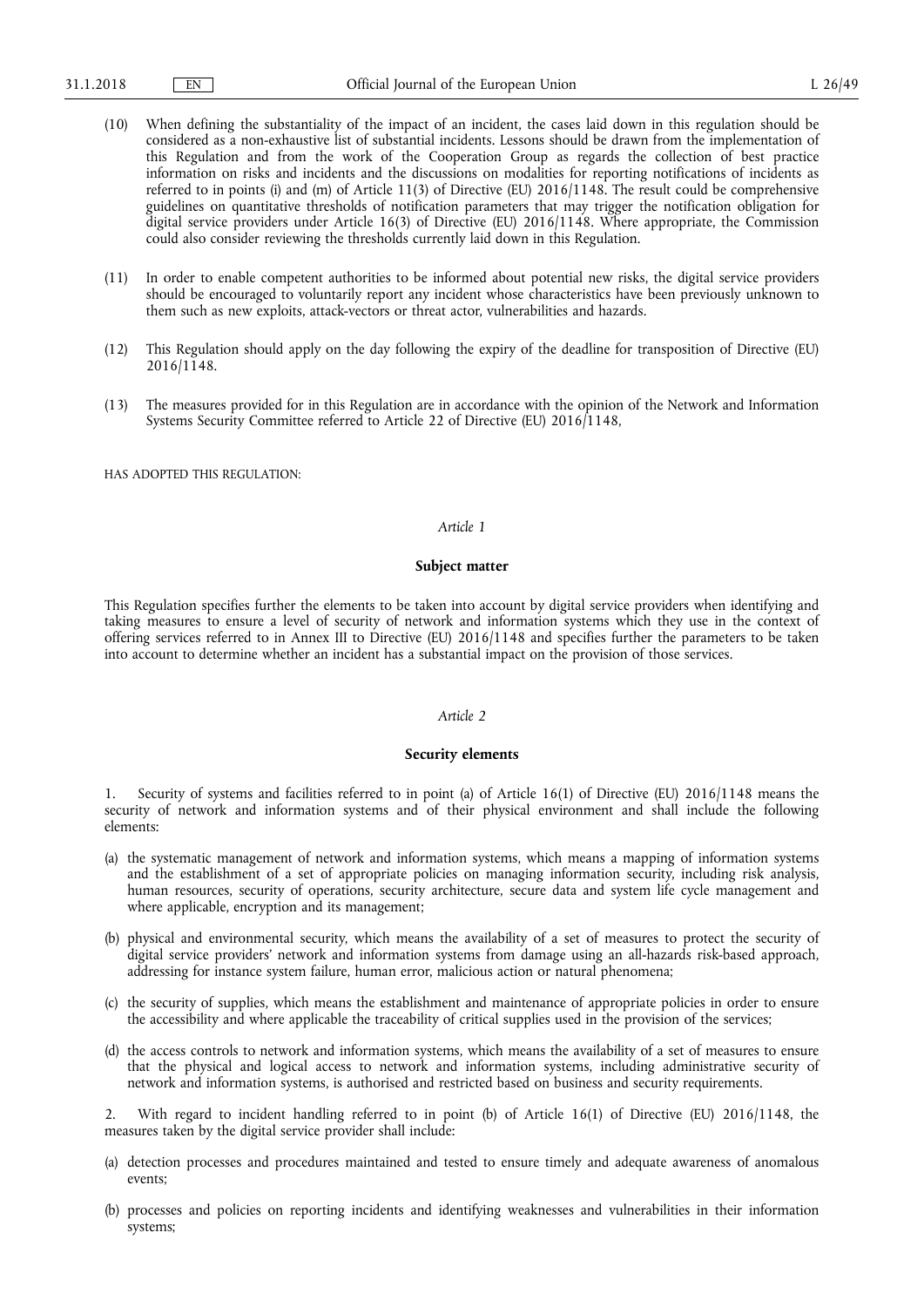- (c) a response in accordance with established procedures and reporting the results of the measure taken;
- (d) an assessment of the incident's severity, documenting knowledge from incident analysis and collection of relevant information which may serve as evidence and support a continuous improvement process.

3. Business continuity management referred to in point (c) of Article 16(1) of Directive (EU) 2016/1148 means the capability of an organisation to maintain or as appropriate restore the delivery of services at acceptable predefined levels following a disruptive incident and shall include:

- (a) the establishment and the use of contingency plans based on a business impact analysis for ensuring the continuity of the services provided by digital service providers which shall be assessed and tested on a regular basis for example, through exercises;
- (b) disaster recovery capabilities which shall be assessed and tested on a regular basis for example, through exercises.

4. The monitoring, auditing and testing referred to in point (d) of Article 16(1) of Directive (EU) 2016/1148 shall include the establishment and maintenance of policies on:

- (a) the conducting of a planned sequence of observations or measurements to assess whether network and information systems are operating as intended;
- (b) inspection and verification to check whether a standard or set of guidelines is being followed, records are accurate, and efficiency and effectiveness targets are being met;
- (c) a process intended to reveal flaws in the security mechanisms of a network and information system that protect data and maintain functionality as intended. Such process shall include technical processes and personnel involved in the operation flow.

5. International standards referred to in point (e) of Article 16(1) of Directive (EU) 2016/1148 mean standards that are adopted by an international standardisation body as referred to in point (a) of Article 2(1) of Regulation (EU) No 1025/2012 of the European Parliament and of the Council ( 1 ). Pursuant to Article 19 of Directive (EU) 2016/1148, European or internationally accepted standards and specifications relevant to the security of network and information systems, including existing national standards, may also be used.

6. Digital service providers shall ensure that they have adequate documentation available to enable the competent authority to verify compliance with the security elements set out in paragraphs 1, 2, 3, 4 and 5.

#### *Article 3*

# **Parameters to be taken into account to determine whether the impact of an incident is substantial**

1. With regard to the number of users affected by an incident, in particular users relying on the service for the provision of their own services referred to in point (a) of Article 16(4) of Directive (EU) 2016/1148, the digital service provider shall be in a position to estimate either of the following:

- (a) the number of affected natural and legal persons with whom a contract for the provision of the service has been concluded; or
- (b) the number of affected users having used the service based in particular on previous traffic data.

2. The duration of an incident referred to in point (b) of Article 16(4) means the time period from the disruption of the proper provision of the service in terms of availability, authenticity, integrity or confidentiality until the time of recovery.

3. As far as the geographical spread with regard to the area affected by the incident referred to in point (c) of Article 16(4) of Directive (EU) 2016/1148 is concerned, the digital service provider shall be in a position to identify whether the incident affects the provision of its services in specific Member States.

4. The extent of disruption of the functioning of the service referred to in point (d) of Article 16(4) of Directive (EU) 2016/1148 shall be measured as regards one or more of the following characteristics impaired by an incident: the availability, authenticity, integrity or confidentiality of data or related services.

<sup>(</sup> 1 ) Regulation (EU) No 1025/2012 of the European Parliament and of the Council of 25 October 2012 on European standardisation, amending Council Directives 89/686/EEC and 93/15/EEC and Directives 94/9/EC, 94/25/EC, 95/16/EC, 97/23/EC, 98/34/EC, 2004/22/EC, 2007/23/EC, 2009/23/EC and 2009/105/EC of the European Parliament and of the Council and repealing Council Decision 87/95/EEC and Decision No 1673/2006/EC of the European Parliament and of the Council (OJ L 316, 14.11.2012, p. 12).